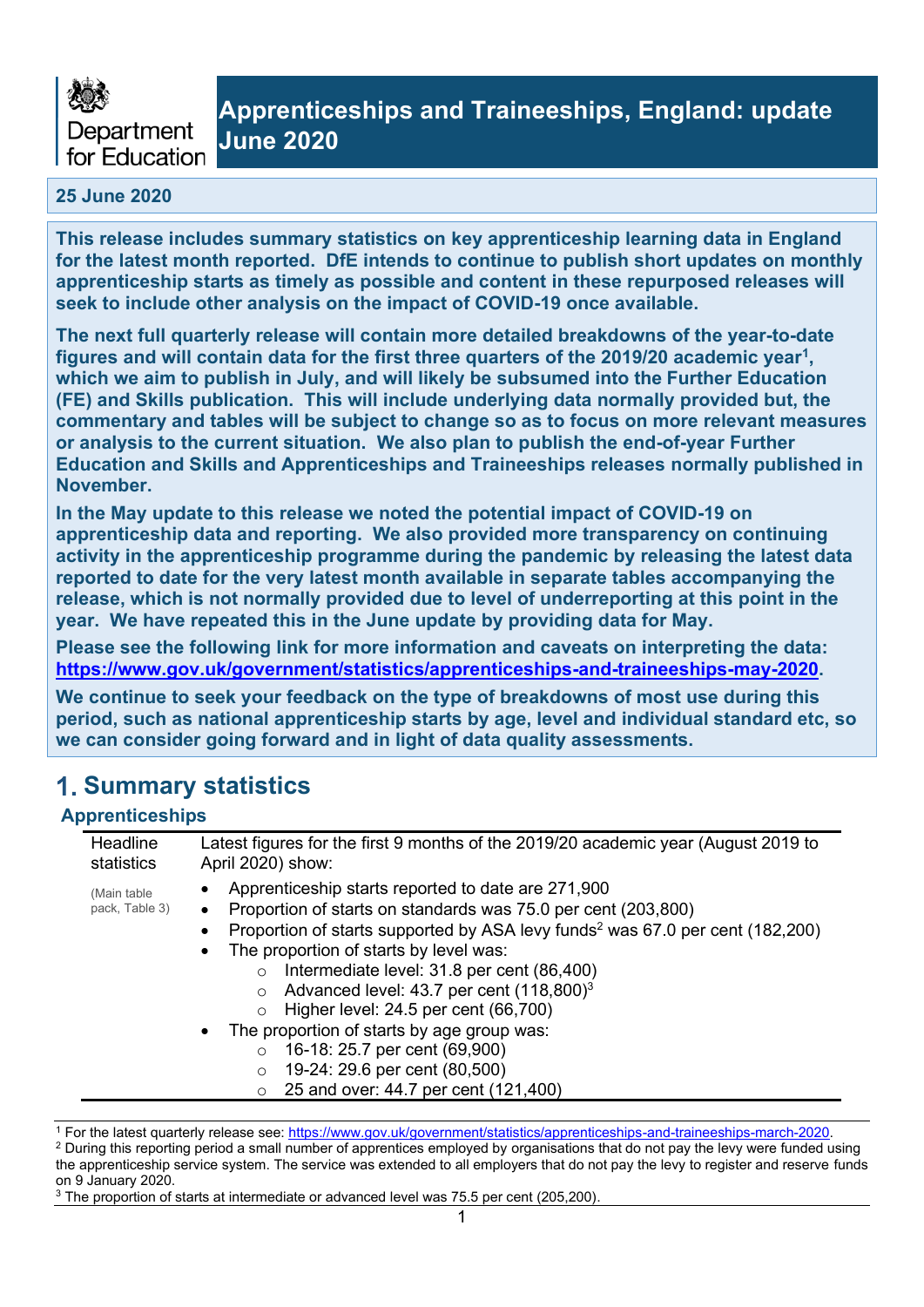• The number of apprenticeship starts reported to date for April was 9,000; in April 2019, the number reported at the same point was 23,200

Note: In March 2020 we published data<sup>4</sup> for the first six months of 2019/20 academic year (August 2019 to January 2020), which showed the total number of apprenticeship starts that point had decreased to 198,600 from 214,200 in the first two quarters of 2018/19, a decrease of 7.3 per cent.

### **Impact of the apprenticeship levy and COVID-19**

As of May 2017, reforms have been made to how apprenticeship funding works, including the introduction of the apprenticeship levy and apprenticeship service. The profile of apprenticeship starts changed significantly since the introduction of the levy which, along with the introduction of apprenticeship standards (that are replacing frameworks), has impacted on the number and nature of apprenticeship starts and participation.

The latest monthly apprenticeship data now includes data relating to the period affected by COVID-19, i.e. from March 2020 onwards (note: the UK lockdown was announced on 23 March so is likely to have impacted on starts in the last week of March). Therefore, extra care should be taken in comparing and interpreting data presented in this release.

The apprenticeship starts data are based on the tenth Individualised Learner Record (ILR) data return for the 2019/20 academic year from data providers, with a return date of 4 June 2020.

### **Starts during the period affected by the COVID-19 lockdown**

The data in this section is provided to give transparency on continuing activity in the apprenticeship programme during the pandemic. It includes data from 23 March when the lockdown was announced and includes those reported to date for May based on returns from training providers returned on 4 June. Starts for the period as reported at this point in 2018/19 are also provided. The data covering this period will be provisional until final data becomes available in November but will improve with later monthly returns given that providers can return data after the period it relates to.

As noted, we would not normally include data for the very latest month in this release due to completeness. For example, at this point in 2018/19, data reported to date for May starts was only 71.1 per cent of the final figure based on end of year data. Reporting of data by providers at this time may be further affected by the pandemic. Therefore, extra care should be taken in comparing and interpreting the data presented here.

Please note also: the timing of the provision mix over the year and between years changes significantly, therefore care should be taken interpreting the change in table 1 below from 2018/19 to 2019/20. Additionally, the 2018/19 data would also include more frameworks potentially supporting different sectors than the standards in 2019/20, so is included just for reference. Tables published alongside this release provide apprenticeship starts for the month of May in isolation.

There have been 26,090 apprenticeship starts reported to date between 23 March and 31 May 2020, fewer than the 50,050 reported for this period at this point last year, a decrease of 47.9 per cent (see table 1 below)<sup>5</sup>. As noted, final data will not become available until later in the year, therefore at this point it is unclear what the true number of starts in the affected period was or if the level of underreporting at this point in the year has been affected by the lockdown.

To note also, as reported in the April update – which included data prior to the lockdown – latest reported to date starts for 2019/20 were down on the same point in the previous year, with starts in all months (except September) in 2019/20 reported to date also being lower than those reported at the same point in 2018/19.

Of the starts reported during this period in 2019/20:

• Learners aged 25 and over make up 63.9 per cent of starts; this was 56.4 per cent in the previous year.

<sup>4</sup> <https://www.gov.uk/government/statistics/apprenticeships-and-traineeships-march-2020>

<sup>5</sup> In the Apprenticeships and traineeships: May 2020 publication, the equivalent starts between 23 March and 30 April were 13,020 in 2020 and 26,330 in 2019, a decrease of 50.6 per cent.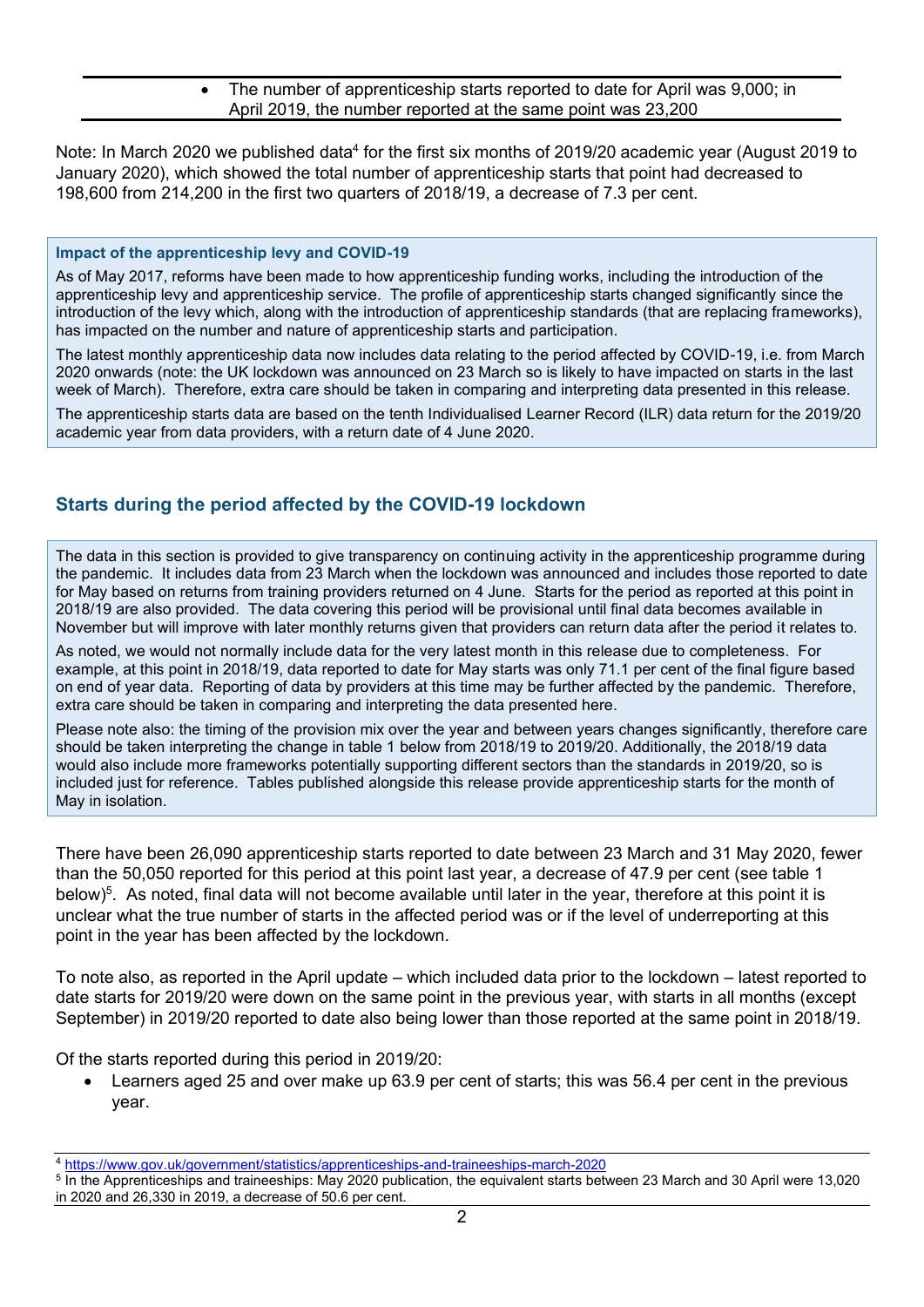- Intermediate apprenticeships accounted for 26.9 per cent of starts; this was 37.1 per cent in 2018/19.
- Higher apprenticeships accounted for 31.3 per cent of starts; this was 17.9 per cent in 2018/19.
- Business, Administration and Law and Health, and Public Services and Care were the dominant sector subject areas comprising 67.3 per cent of starts in 2019/20. These were also the main sector subject areas the previous year, but they represented a smaller proportion of starts (62.9 per cent).

## **Table 1: Apprenticeship starts from 23 March to 31 May 2020, reported to date**

(The return date for 2019/20 was 4 June 2020; the equivalent date for 2018/19 was 6 June 2019 $^{\circ}$ )

|                                                      | 2018/19 (at this point last year) |                               | 2019/20 (reported to date) |                               |  |
|------------------------------------------------------|-----------------------------------|-------------------------------|----------------------------|-------------------------------|--|
|                                                      | Apprenticeship<br>starts          | <b>Proportion</b><br>of total | Apprenticeship<br>starts   | <b>Proportion</b><br>of total |  |
| <b>Total starts</b>                                  | 50,050                            |                               | 26,090                     |                               |  |
| Age                                                  |                                   |                               |                            |                               |  |
| Under 19                                             | 7,360                             | 14.7%                         | 2,020                      | $7.7\%$                       |  |
| 19-24                                                | 14,490                            | 28.9%                         | 7,410                      | 28.4%                         |  |
| $25+$                                                | 28,210                            | 56.4%                         | 16,670                     | 63.9%                         |  |
| Level                                                |                                   |                               |                            |                               |  |
| Intermediate Apprenticeship                          | 18,560                            | 37.1%                         | 7,020                      | 26.9%                         |  |
| <b>Advanced Apprenticeship</b>                       | 22,550                            | 45.0%                         | 10,890                     | 41.8%                         |  |
| <b>Higher Apprenticeship</b>                         | 8,940                             | 17.9%                         | 8,180                      | 31.3%                         |  |
| Sector subject area                                  |                                   |                               |                            |                               |  |
| Agriculture, Horticulture and Animal Care            | 530                               | 1.1%                          | 190                        | 0.7%                          |  |
| Arts, Media and Publishing                           | 100                               | $\star$                       | 120                        | $\star$                       |  |
| Business, Administration and Law                     | 15,450                            | 30.9%                         | 8,910                      | 34.1%                         |  |
| Construction, Planning and the Built<br>Environment  | 1,060                             | 2.1%                          | 290                        | 1.1%                          |  |
| <b>Education and Training</b>                        | 750                               | 1.5%                          | 590                        | 2.3%                          |  |
| <b>Engineering and Manufacturing</b><br>Technologies | 4,620                             | 9.2%                          | 1,500                      | 5.8%                          |  |
| Health, Public Services and Care                     | 16,020                            | 32.0%                         | 8,650                      | 33.2%                         |  |
| Information and Communication<br>Technology          | 2,810                             | 5.6%                          | 1,820                      | 7.0%                          |  |
| Leisure, Travel and Tourism                          | 790                               | 1.6%                          | 340                        | 1.3%                          |  |
| Retail and Commercial Enterprise                     | 7,930                             | 15.8%                         | 3,670                      | 14.1%                         |  |
| <b>Science and Mathematics</b>                       |                                   | $^\star$                      | 20                         | $^\ast$                       |  |

Note: The proportion of starts by sector subject area (and age/level) can vary by month to month. The number and proportion of starts by sector subject area in the latest full final year data is shown in table 2 for context.

<sup>&</sup>lt;sup>6</sup> Returns from providers are submitted on the 4<sup>th</sup> working day of the month [https://www.gov.uk/government/publications/sfa-ilr](https://www.gov.uk/government/publications/sfa-ilr-standard-file-specifications-and-reference-data)[standard-file-specifications-and-reference-data](https://www.gov.uk/government/publications/sfa-ilr-standard-file-specifications-and-reference-data)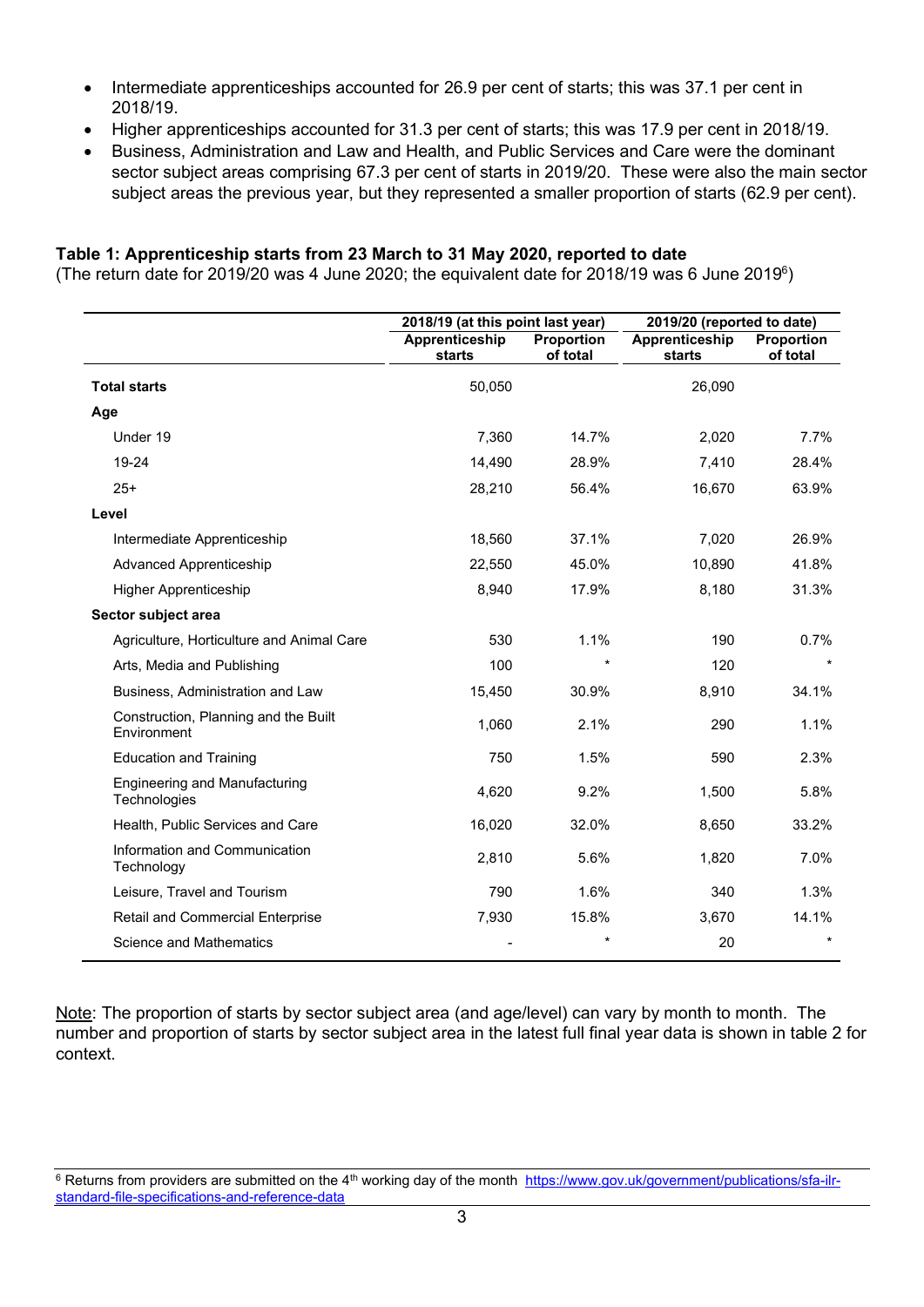| Table 2: Apprenticeship starts for the full 2018/19 academic year |  |
|-------------------------------------------------------------------|--|
|-------------------------------------------------------------------|--|

| <b>Sector Subject Area</b>                       | <b>Total</b> | <b>Proportion</b> |
|--------------------------------------------------|--------------|-------------------|
| Agriculture, Horticulture and Animal Care        | 6,650        | $1.7\%$           |
| Arts, Media and Publishing                       | 1,000        | $\star$           |
| Business, Administration and Law                 | 118,650      | 30.2%             |
| Construction, Planning and the Built Environment | 22,530       | 5.7%              |
| Education and Training                           | 7,110        | 1.8%              |
| Engineering and Manufacturing Technologies       | 59,970       | 15.2%             |
| Health, Public Services and Care                 | 97,720       | 24.8%             |
| Information and Communication Technology         | 21,110       | $5.4\%$           |
| Leisure, Travel and Tourism                      | 7,220        | 1.8%              |
| <b>Retail and Commercial Enterprise</b>          | 51,300       | 13.0%             |
| Science and Mathematics                          | 130          | $\star$           |
| Total                                            | 393,400      |                   |

## **Apprenticeship service data as at 31 May 2020**

### **Commitments**

A commitment is where a potential apprentice, who is expected to go on to start an apprenticeship, has been recorded in the system. The apprenticeship service provides a self-managed service on which organisations and providers are able to add the details of an apprentice. Commitments may be either fully agreed or pending approval. A fully agreed commitment has agreement on the apprenticeship service from both the organisation and the training provider. A pending approval commitment means that details of an apprentice have been added but neither the provider and/or the organisation have finalised the commitment in the service. These commitments show an intent for an apprentice to start, however may not materialise into a fully agreed commitment in the future.

A commitment may be recorded on the apprenticeship service after the training start date has passed, therefore all data should be treated as provisional. Additionally, commitments pending approval do not require the recording of age or level. Data are fully captured when providers confirm details in the ILR.

Commitments include those with training start dates from March 2020 onwards, which may be affected by the impact of COVID-19 on apprenticeship training activity and may not potentially translate in to an apprenticeship start in a high proportion of cases during the period affected by the pandemic.

Organisations and providers do have the opportunity to amend/delete a commitment they have entered in the apprenticeship service system, prior to the data being fully captured when providers confirm details in the ILR. However, it is not possible to quantify how timely this is happening during lockdown, so commitments for future periods may overstate the true level or timing of future starts.

The commitments data now also include a small number associated with the apprenticeship service accounts of nonlevy-paying organisations<sup>7</sup>. Care should be taken when comparisons are made of these latest figures to those published previously.

7 In the April release we noted that between 09 January and 31 March, accounts associated with non-levy-paying organisations had resulted in 2,480 commitments recorded.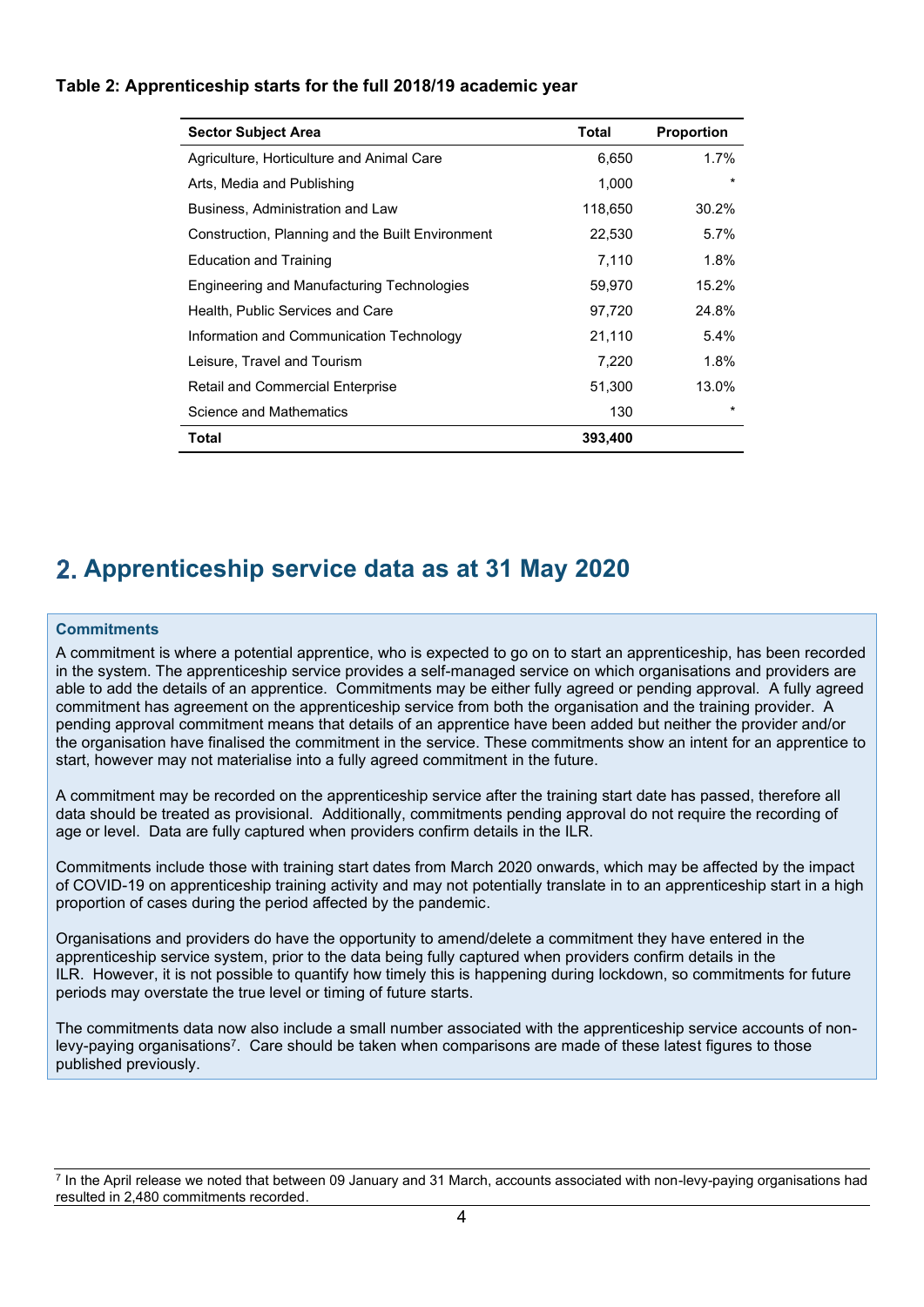As at 31 May, the number<sup>8</sup> of:

- Commitments recorded since the start of the apprenticeship service was 510,100.
- Commitments recorded for the 2018/19 academic year was 188,700 (of which 186,500 were fully agreed).
- Commitments recorded for the 2019/20 academic year so far was 168,600 (162,000 fully agreed<sup>9</sup>).

Table 3 below shows monthly commitments reported to date for 2019/20 so far, along with the equivalent figures at this point in 2019.

**Table 3: Total number of commitments by training start date and age as reported at 31 May 2020 and at 31 May 2019<sup>10</sup>**

| Date committed to start                   | Jan    | Feb    | Mar    | Apr    | Mav        | Jun   | Jul | No date<br>agreed | Total  |
|-------------------------------------------|--------|--------|--------|--------|------------|-------|-----|-------------------|--------|
| Commitments for<br>2019/20 at 31 May 2020 | 19.900 | 15.100 | 14.600 | 6.800  | 5.800      | .100  | 300 | .600              | 65.500 |
| Commitments for<br>2018/19 at 31 May 2019 | 20,200 | 16.800 | 17.400 | 14.900 | .000<br>11 | 0.000 | 200 | .500              | 83,300 |

Table 3 shows that the commitments with start dates in April and May 2020 (6,800 and 5,800) are very much lower than those in April and May 2019 as reported at the same point last year (14,900 and 11,000 respectively). Care must be taken in interpreting these figures and intentions regarding commitments with future training start dates. Please see the notes at the start of this section on recording commitments on the apprentcieship service and caveats relating to COVID-19.

## **Apprenticeship adverts and vacancies to May 2020**

The apprenticeship adverts and vacancies in this section are as published on the Find An Apprenticeship (FAA) website [\(https://www.gov.uk/apply-apprenticeship\)](https://www.gov.uk/apply-apprenticeship). They represent only a subset of the total number of vacancies available across the marketplace as a whole, as many apprenticeships are not advertised through this website.

Adverts are vacancy notices and include at least one apprenticeship vacancy with an employer (one advert could potentially include a large number of individual vacancies). A vacancy is a unique opportunity to undertake an apprenticeship with an employer, and the number of vacancies provides a count of apprenticeship vacancies published on FAA in a particular period.

Monthly vacancies published on the Find An Apprenticeship website are generally lower in the 2019/20 academic year compared to 2018/19. In the months prior to the introduction of coronavirus restrictions (August 2019 to February 2020), monthly vacancies, with the exception of February 2020, were between 21 and 30 per cent below the equivalent figures in 2018/19.

Apprenticeship vacancies in April and May 2020 (the first two full months for which data are available since the coronavirus restrictions were implemented on 23 March) were 2,020 and 1,850, which compares to 10,400 and 12,580 in April and May 2019 respectively.

Table 4 below shows monthly breakdowns of the number of apprenticeship vacancies published on the FAA website in the 2019/20 academic year, along with the corresponding figures in the 2018/19 academic year.

<sup>&</sup>lt;sup>8</sup> Commitments now include those associated with the apprenticeship service accounts of non-levy-paying organisations. Care should be taken when comparisons are made of these latest figures to those published previously.

<sup>&</sup>lt;sup>9</sup> At this point last year (201819 SN10) it was 189,400 (181,200 fully agreed).

<sup>&</sup>lt;sup>10</sup> Combining the figures for January to July will not add to the total shown for each year, as the total shows commitments from January in each year, which includes commitments beyond July, commitments where a date has not yet been agreed and may include some commitments from the next academic year. Please see tables 1 and 2 in the monthly table pack released alongside this commentary document.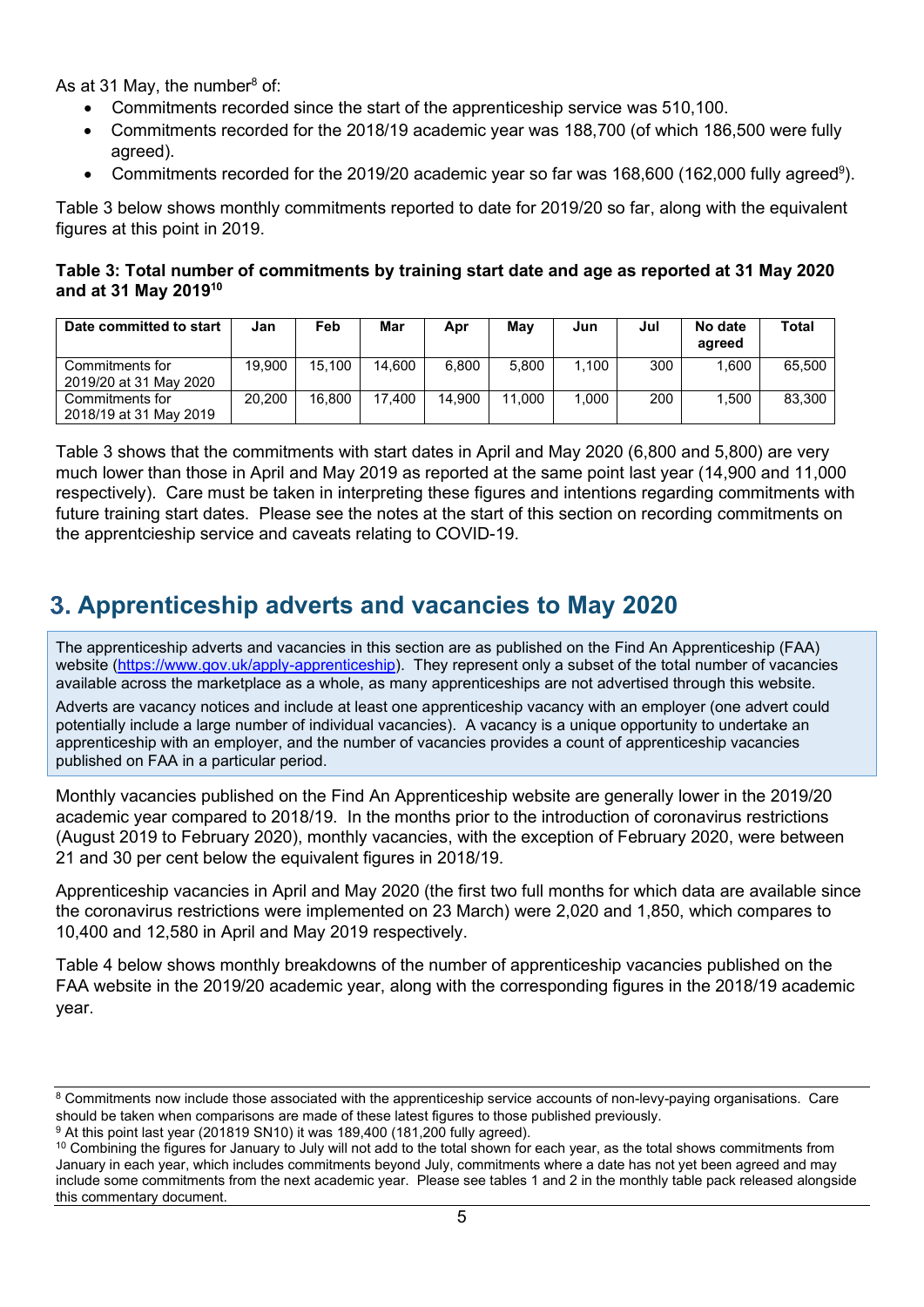### **Table 4: Apprenticeship vacancies by reported on the FAA website in 2019/20, and the corresponding 2018/19 figures, by month.**

| Academic | Aug    | Sept   | Oct    | Nov    | Dec   | Jan        | Feb    | Mar    | Apr    | May    |
|----------|--------|--------|--------|--------|-------|------------|--------|--------|--------|--------|
| vear     |        |        |        |        |       |            |        |        |        |        |
| 2019/20  | 10,490 | 9,290  | 9,620  | 8.470  | 5,600 | 8,350      | 13,660 | .890   | 2,020  | .850   |
| 2018/19  | 13,470 | 12,050 | 13,700 | 12,160 | .110  | .820<br>44 | 12,440 | 13,100 | 10,400 | 12,580 |

Apprenticeship adverts in April and May 2020 (the first two full months for which data are available since the coronavirus restrictions were implemented on 23 March) were 810 and 1,160, which compares to 7,990 and 9,480 in April and May 2019 respectively.

#### **About this release**

This statistical release presents information on all age (16+) apprenticeships in England reported to date for the 2019/20 academic year, covering August 2019 to May 2020.

This release also contains latest data on commitments from the apprenticeship service. These official statistics are produced to provide transparency with regards to the apprenticeship service, an online service implemented in May 2017 that allows organisations to choose and pay for apprenticeship training more easily, and its usage.

These statistics will continue to evolve over time as more data are collected and their relationships to other further education measures becomes more established. Caution should be taken interpreting what apprenticeship service data may mean for the overall apprenticeship programme given this is intended to grow over coming years. It has the potential to be affected by other factors, for example, users typically take time to adjust to recording data on a new system.

Please see the User Guide to FE and Skills Statistics that accompanies this release for links to data for Scotland, Wales and Northern Ireland:<https://www.gov.uk/government/statistics/further-education-and-skills-march-2020>

#### **Changes included in the July release**

We are currently reviewing available data and information relating to the period affected by the pandemic to determine what may be suitable/relevant for users to have in the public domain, which may include information on breaks in learning and pauses as reported on the apprenticeship service.

#### **Replacement of further in year releases during 2020**

As the demand increases for statistics and data to measure the impact of the COVID-19 pandemic, the Department for Education has had to change its data gathering and release practices, focussing efforts on priority analysis and statistics. Our statement of 26 March 2020 [\(https://www.gov.uk/government/organisations/department-for](https://www.gov.uk/government/organisations/department-for-education/about/statistics#announcements)[education/about/statistics#announcements\)](https://www.gov.uk/government/organisations/department-for-education/about/statistics#announcements) explains this further, and, in line with guidance from the Office for Statistics Regulation [\(https://www.statisticsauthority.gov.uk/covid-19-and-the-regulation-of-statistics/\)](https://www.statisticsauthority.gov.uk/covid-19-and-the-regulation-of-statistics/) the decision has been made to replace all in-year statistical releases relating to further education and apprenticeships for the 2019/20 academic year.

The current releases and measures we publish may now provide very little value and/or may be misleading given how the pandemic will have impacted on both apprenticeship training and provider reporting from March. While collections remain open, we have no way to quantify how robust any reporting by providers will be during the period affected by the pandemic. Where there are updates, they may well be small corrections to pre lockdown periods. Therefore, given the expected large drop in starts from March, comparing a participation measure in say the third quarter of 2019/20 to this point in 2018/19 would offer no meaningful insight to activity in the third quarter.

We will publish the end-of-year releases normally published in November but, the replacement of the remaining inyear dates will enable us to provide release(s) with more relevant information to cover the period affected by the pandemic. Headline data would still be central to releases but we wish to seek to refocus releases on the most relevant material that offers comparison of fresh insight where available.

This means headline statistics such as apprenticeship starts will still be available, and to similar timescales to those currently but, we intend to repurpose our releases to focus on the most relevant information available.

We are consulting users on this and seeking feedback on key data needs, which can be provided via [FE.OFFICIALSTATISTICS@education.gov.uk.](mailto:FE.OFFICIALSTATISTICS@education.gov.uk) In particular, we are seeking user feedback on key data needs in terms of the regularity of data needed and also the type of breakdowns users would find most useful, e.g. similar to those we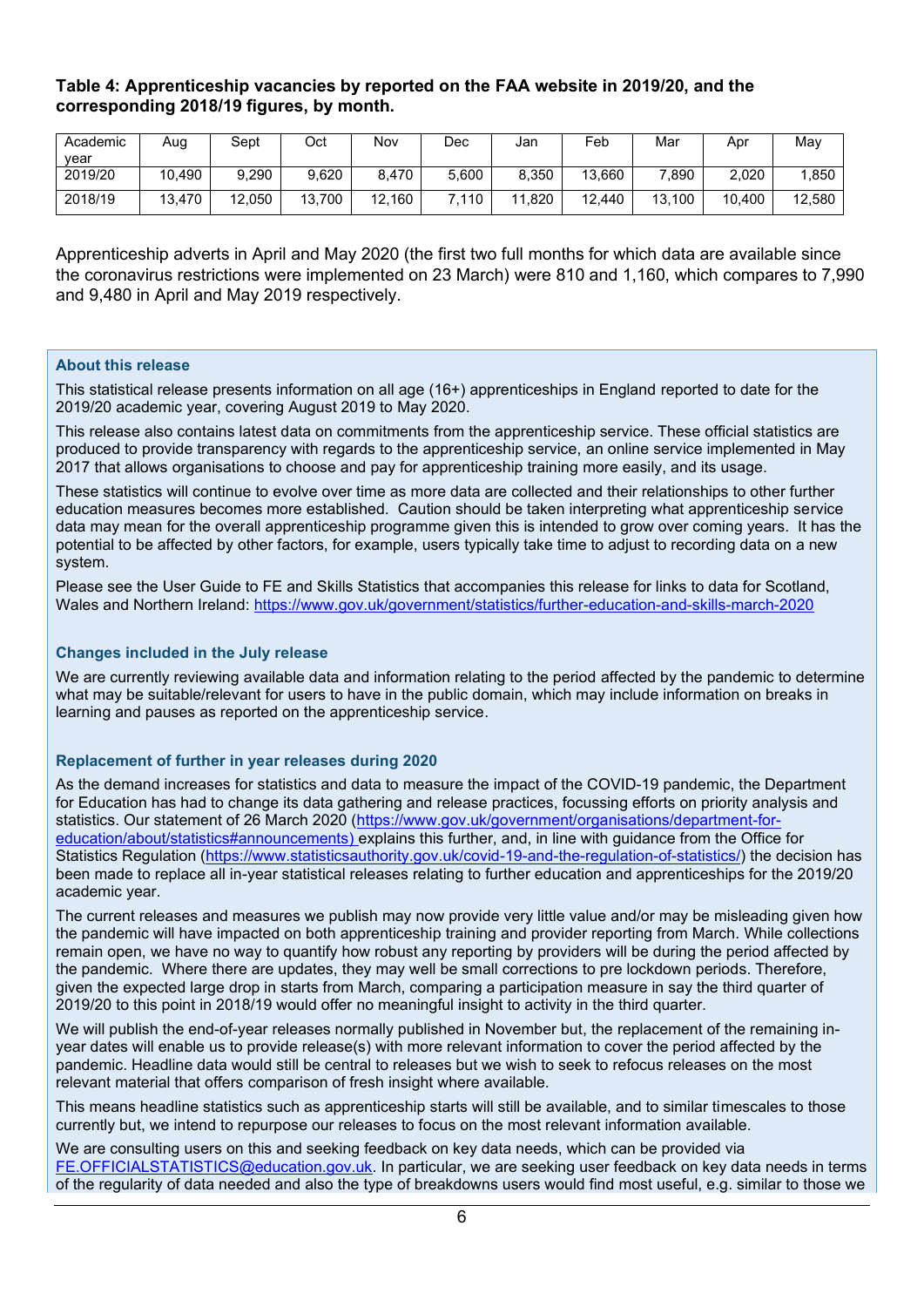currently publish such national apprenticeship starts by age, level and individual framework/standard etc, so we can consider going forward and in light of continued data quality assessments. We will keep users updated of further changes via the Department for Education statistics website [\(https://www.gov.uk/government/organisations/department-for-education/about/statistics\)](https://www.gov.uk/government/organisations/department-for-education/about/statistics).

### **Future releases and the new Explore Education Statistics platform**

The DfE is changing how we release our statistics to further modernise our approach to dissemination. This will be through a new DfE statistics dissemination platform known as 'Explore Education Statistics' (EES) to make our data and statistics easier to find, access, navigate and understand. Please see here for more information: [https://www.gov.uk/government/organisations/department-for-education/about/statistics.](https://www.gov.uk/government/organisations/department-for-education/about/statistics) We are hoping to move to the new platform as soon as possible in 2020 but cannot confirm this yet.

The EES system offers a step change for users in making data and releases easier to find and through use of a new table tool, giving more interactive access to our data. We are also adopting a more concise and user-friendly presentation of commentary and headline data. In addition, the move to EES will, over time, make production and dissemination of statistical releases more efficient and flexible.

We will also seek to improve navigation to our data by consolidating releases and providing more seamless links to all supporting tables. In EES we hope to have two releases: a Further education and skills release, and an Apprenticeships and traineeships release. The latter will bring all apprenticeship data together in one place and update relevant sections on a monthly, quarterly and annual basis. For example, the next update of progress towards the public sector apprenticeships target is planned to be in November 2020.

We are looking to run webinars on the new EES release via sector bodies before launch.

There will be on-going developments to the platform over time as well as how we use it to release our statistics, therefore we would welcome feedback on what users find helpful or not.

### **Methodology and technical information**

As with many policy areas, further education is a broad and changing topic. In order to understand the impact of policy and methodology changes on any data published in this release, see the User Guide to FE and Skills Statistics that accompanied this release:<https://www.gov.uk/government/statistics/further-education-and-skills-march-2020>

### **Feedback**

For any queries relating to changes we are planning to make to how we publish our data and statistics, please contact: [FE.OFFICIALSTATISTICS@education.gov.uk.](mailto:FE.OFFICIALSTATISTICS@education.gov.uk)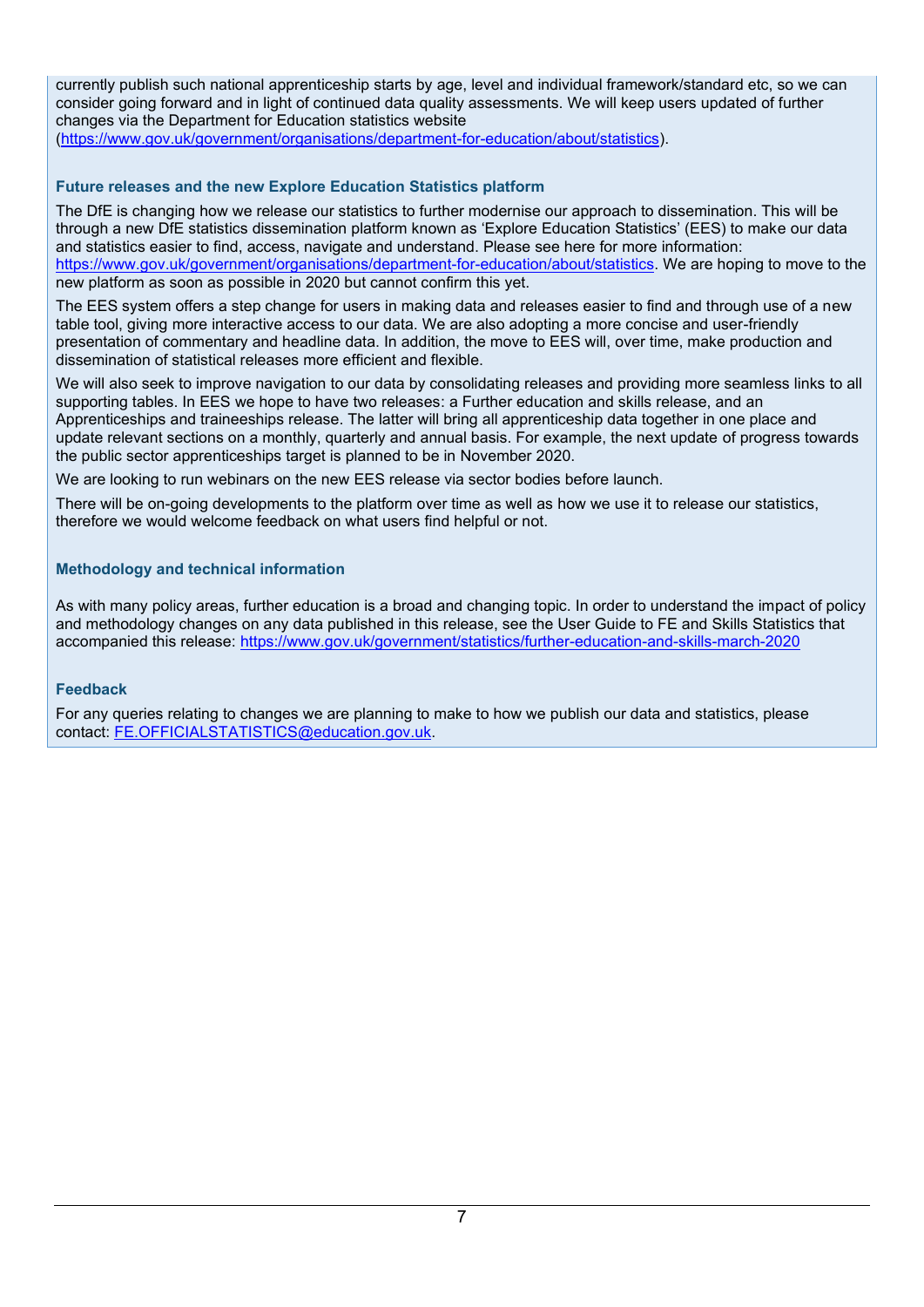# **Accompanying tables**

- 1. Total number of commitments by training start date and age as reported at 31 May 2020
- 2. Total number of commitments by training start date and level as reported at 31 May 2020

3. All age apprenticeship programme starts by start month, level and age (August 2019 to April 2020 – reported to date)

4. All age apprenticeship programme starts by start month, level and age in May 2020 reported to date 5. Apprenticeship vacancies and adverts published on the Find an apprenticeship website, by month, to May 2020

Underlying data CSV monthly apprenticeship starts data covering breakdowns by sector subject area, framework/standard, age group, level, degree apprenticeship flag and funding type (2014/15 to 2019/20 reported to date) *(to April 2020)*

Underlying data CSV monthly apprenticeship starts data covering breakdowns by sector subject area, framework/standard, age group, level, degree apprenticeship flag and funding type (in May 2020, reported to date*)*

Please see the table finder tool published in the FE data library for data tools and tables with additional breakdowns for annual full year 2018/19 academic year data and previous years: <https://www.gov.uk/government/publications/fe-data-library-help-for-finding-data>

When reviewing the FE and Skills tables, please note that:

| We preserve confidentiality                      | The Code of Practice for Official Statistics                                                                                                                                                                                                                                                                                                                                |
|--------------------------------------------------|-----------------------------------------------------------------------------------------------------------------------------------------------------------------------------------------------------------------------------------------------------------------------------------------------------------------------------------------------------------------------------|
|                                                  | (https://www.statisticsauthority.gov.uk/monitoring-and-                                                                                                                                                                                                                                                                                                                     |
|                                                  | assessment/code-of-practice/) requires us to take reasonable steps                                                                                                                                                                                                                                                                                                          |
|                                                  | to ensure that our published or disseminated statistics protect                                                                                                                                                                                                                                                                                                             |
|                                                  | confidentiality.                                                                                                                                                                                                                                                                                                                                                            |
| We round figures                                 | Rounding is our primary approach to preserving confidentiality in our<br>main tables, where headline volumes are reported rounded to the<br>nearest 100.                                                                                                                                                                                                                    |
|                                                  | In the supplementary tables, volumes are rounded to the nearest 10.<br>There may be exceptions to this in instances where any figure that is<br>an exact duplicate of a value in the headline figures (e.g. Grand<br>Totals), which are rounded to the nearest 100 and avoid<br>contradictory figures.<br>Percentages reported are calculated on pre-rounded data and given |
|                                                  | to one decimal place.                                                                                                                                                                                                                                                                                                                                                       |
| We suppress some figures                         | In the main tables, headline volumes below 50 are suppressed (this<br>includes values of zero). In reality, very few figures in our main<br>tables are small enough to be suppressed in this way.<br>In the supplementary tables volumes below 5 are suppressed (this<br>includes values of zero).<br>A percentage of less than 0.5 per cent is suppressed.                 |
| We adopt symbols to help identify<br>suppression | Symbols are used in the tables as follows:<br>'-' indicates a headline volume with below 50 in the main tables and<br>below 5 in the supplementary tables.<br>"" indicates a percentage of less than 0.5 per cent.                                                                                                                                                          |
| Coverage of the data                             | This release includes provisional data for the first 8 months (August<br>2019 to March 2020) of the 2019/20 academic year reported to the<br>Education and Skills Funding Agency in May 2020 by further<br>education providers.<br>Separate data for April 2020 is also provided based on the same<br>data returns.                                                         |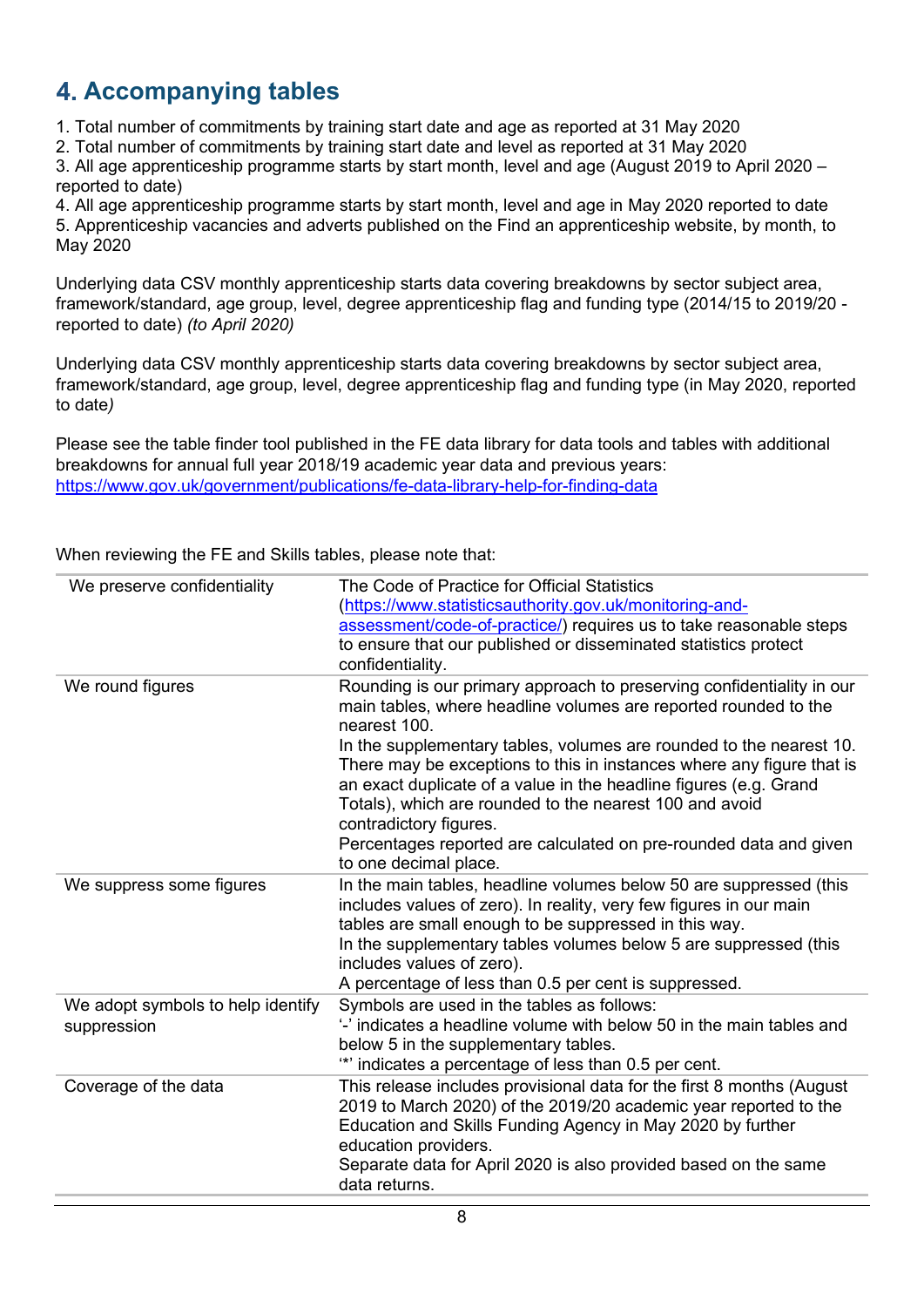In order to understand the impact of policy and methodology changes on any data published in this release, details are provided in User Guide to FE and Skills Statistics document that accompanied this release: [https://www.gov.uk/government/statistics/further-education-and-skills-march-2020.](https://www.gov.uk/government/statistics/further-education-and-skills-march-2020)

# **Further information is available**

Additional breakdowns of further education statistics are published online as supplementary tables These include breakdowns by age, gender, ethnicity, learners with learning difficulties and/or disabilities, region, local authority, parliamentary constituency, sector subject area and funding stream.

Please see the further education data library here: [https://www.gov.uk/government/collections/fe-data](https://www.gov.uk/government/collections/fe-data-library)[library](https://www.gov.uk/government/collections/fe-data-library)

For further information on the monthly Apprenticeship Service data, please see the User Guide to FE and Skills Statistics document that accompanied this release: [https://www.gov.uk/government/statistics/further](https://www.gov.uk/government/statistics/further-education-and-skills-march-2020)[education-and-skills-march-2020.](https://www.gov.uk/government/statistics/further-education-and-skills-march-2020)

# **The apprenticeship funding system**

Changes in the way apprenticeship funding works were introduced and implemented from May 2017. Guidance about these changes and paying the apprenticeship levy can be found at this link:

[https://www.gov.uk/government/publications/apprenticeship-levy-how-it-will-work/apprenticeship-levy-how](https://www.gov.uk/government/publications/apprenticeship-levy-how-it-will-work/apprenticeship-levy-how-it-will-work)[it-will-work.](https://www.gov.uk/government/publications/apprenticeship-levy-how-it-will-work/apprenticeship-levy-how-it-will-work)

A key aspect of these changes was the introduction of the apprenticeship service, an online service to allow organisations to choose and pay for apprenticeship training more easily. Levy-payers are able to register on the apprenticeship service so that they can:

- 1. receive levy funds to spend on apprenticeships
- 2. manage their apprentices
- 3. pay their training provider

For more please see the User Guide to FE and Skills Statistics document that accompanied this release: [https://www.gov.uk/government/statistics/further-education-and-skills-march-2020.](https://www.gov.uk/government/statistics/further-education-and-skills-march-2020)

# **Technical information**

For further information, please see the User Guide to FE and Skills Statistics document that accompanied this release:

[https://www.gov.uk/government/statistics/further-education-and-skills-march-2020](https://www.gov.uk/government/statistics/further-education-and-skills-march-202019)

This provides further information on the data sources, their coverage and quality and explains the methodology used in producing the data, including how it is validated and processed.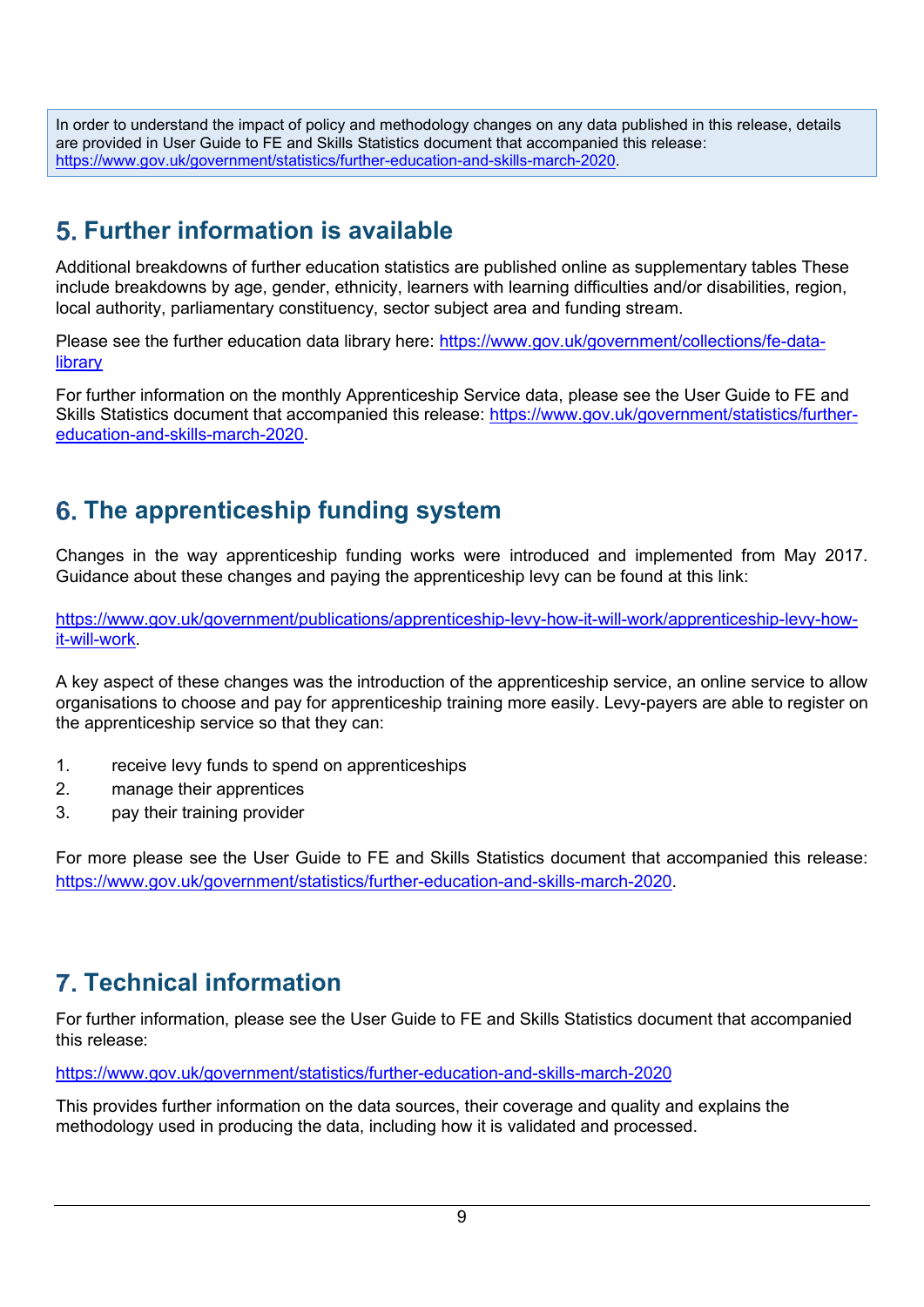# **Official Statistics**

These are Official Statistics and have been produced in line with the Code of Practice for Official Statistics. This can be broadly interpreted to mean that the statistics:

- meet identified user needs;
- are well explained and readily accessible;
- are produced according to sound methods, and
- are managed impartially and objectively in the public interest.

The Department has a set of [statistical policies](http://www.gov.uk/government/publications/standards-for-official-statistics-published-by-the-department-for-education) in line with the Code of Practice for Official Statistics.

# **Get in touch**

## **Media enquiries**

Press Office News Desk, Department for Education, Sanctuary Buildings, Great Smith Street, London SW1P 3BT.

Tel: 020 7783 8300

## **Other enquiries/feedback**

Matthew Rolfe, Further Education Statistical Dissemination Team, Department for Education, 2 St Paul's Place, Sheffield, S1 2JF.

Email: [FE.OFFICIALSTATISTICS@education.gov.uk](mailto:FE.OFFICIALSTATISTICS@education.gov.uk)